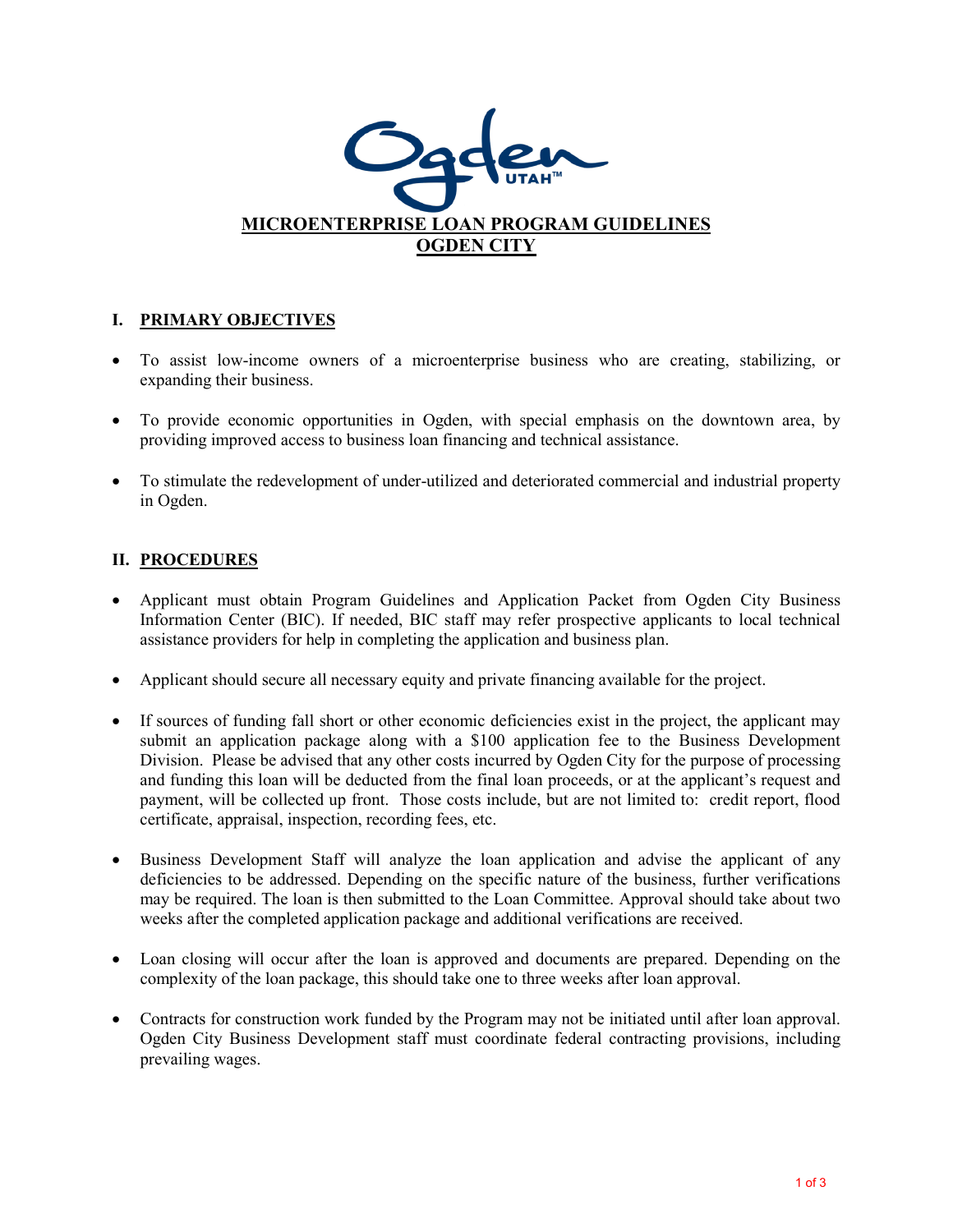## **III. REQUIREMENTS**

- Business location must be in Ogden City.
- For activities funded through the Federal Community Development Block Grant Program, loans are subject to requirements outlined in 24 CFR Part 570. This includes the payment of prevailing wages for workers on construction projects.
- Activities funded through this program must be designed to benefit low and moderate income persons. The requirement is met by assisting a microenterprise (a business having five or fewer employees, one or more of whom owns the business) where the owner has low/moderate income (80% or less of the area median income).
- Business Development Staff will conduct financial underwriting, and will require documentation from the applicant, to assure that 1) project costs are reasonable; 2) new equity and private financing are maximized and fully committed to the project; 3) the project is financially feasible; and 4) that the owner will not receive more than a reasonable return on equity investment. Specifically, the applicant must provide sufficient evidence that the amount of funds requested from Ogden City is necessary for the project to succeed. This can be due to a gap in available financing to cover project costs, the rate of return to the investor(s) is too low, or because the project costs related to the site are not competitive with alternative sites.
- Ogden City Microenterprise Loan proceeds can be used for a variety of project costs, including real estate acquisition, new construction, rehabilitation, equipment purchases, refinancing of secured commercial property renovated with the loan, and working capital.
- The applicant must demonstrate the ability to repay the loan and provide adequate collateral for securing the loan.
- Startup applicants with 3 years or less experience owning and operating a business are required to attend Business Startup Training Program (BSTP) and submit a Certificate of Completion from a City-approved BSTP Provider, prior to loan closing.
	- BSTP tuition may be reimbursed upon course completion, provided the microenterprise is determined eligible for BSTP before the course commences, and submit a valid receipt from the BSTP within 30 days of BSTP course completion.
	- Upon course completion, BSTP graduates will have their loan application fairly evaluated according to the Program Guidelines set forth herein but will not be guaranteed a Microenterprise Loan.

## **IV. LOAN TERMS**

The interest rate, term, and amortization for the loan will be structured to allow for a reasonable rate of return to the investor(s) and adequate cash flow to service project debt, with the following stipulations:

| Minimum Loan Amount:     | \$5,000                                        |
|--------------------------|------------------------------------------------|
| Maximum Loan Amount:     | \$90,000                                       |
| Interest Rate:           | Up to $12\%$ annual                            |
| <b>Term of Payments:</b> | maximum 10 years, however subject to length of |
|                          | lease and/or life of improvements secured      |
|                          |                                                |
| Loan to Value Ratio:     | Up to $100\%$                                  |
| Debt to Income Ratio:    | Up to $50\%$                                   |